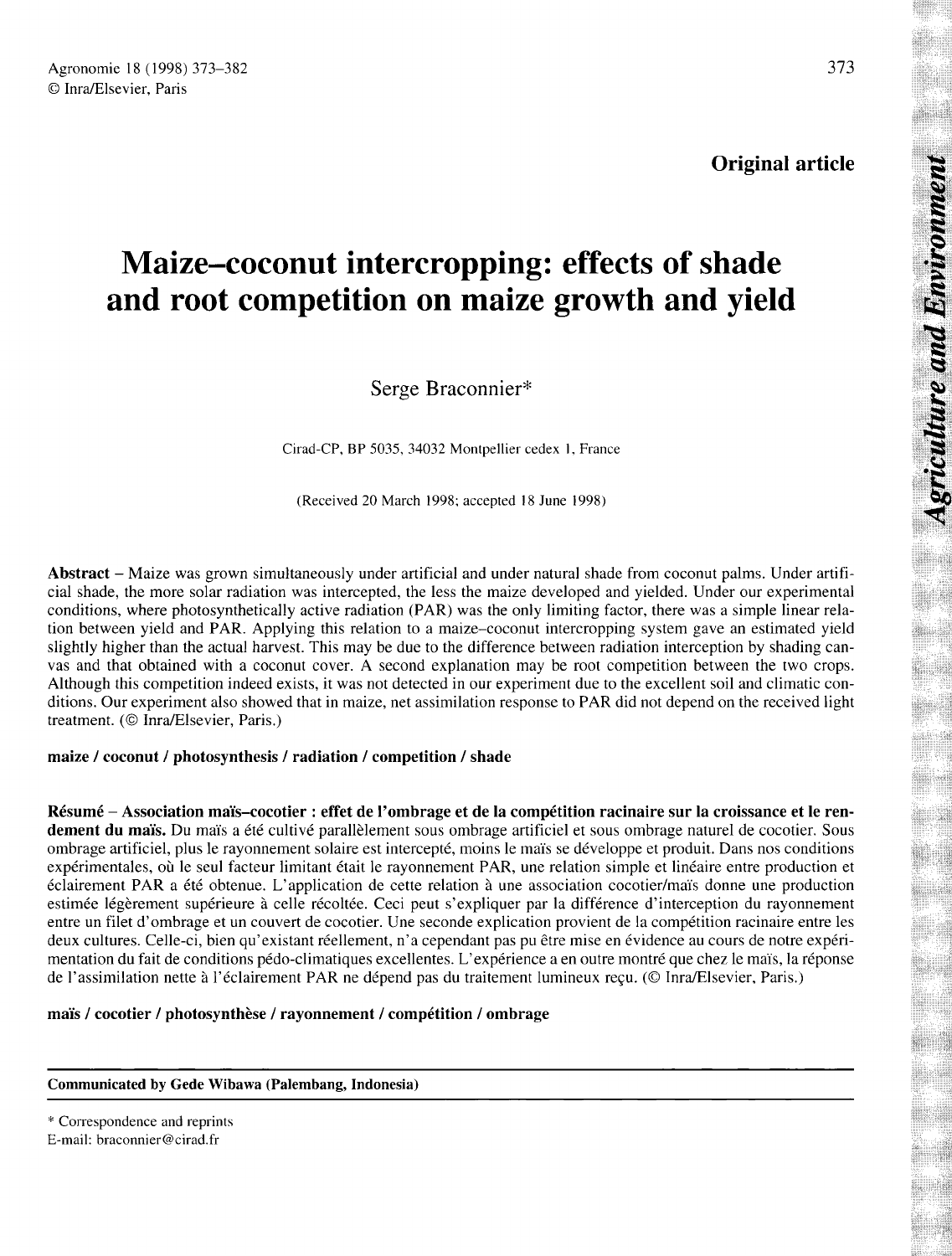### 1. INTRODUCTION

Around 11.5 million hectares world-wide are currently planted with coconut (Cocos nucifera L.). According to Persley [28], 96 % of world copra comes from smallholdings of less than 4 ha, in which coconut is almost always combined with other crops. In fact, either from habit or due to increasing land pressure, smallholders combine coconut with other crops to make maximum use of the areas planted by intensifying their cropping system. There is ample literature on coconut-based cropping systems, and coconut is intercropped with various plants [23], such as medicinal and aromatic plants  $[30]$ , groundnut  $[17]$ , cocoa  $[6, 11]$ , coffee [24], pepper, clove and ginger [23], pineapple and banana [3, 23], passion fruit [2] and soybean [14, 21]. The intercrops grown with coconut are necessarily food crops. For instance, creeping legumes (Pueraria javanica, Centrosema pubescens, Calopogonium mucunoides, etc.) are often recommended with coconut to maintain soil nitrogen fertility [5], or tree legumes such as Leucaena leucocephala or Acacia mangium, which also supply firewood [19, 29, 31]. Vanuatu is also worth mentioning as a specific case: its smallholders combine immature coconut palms with food crops (cassava, taro, yam, groundnut), and subsequently with livestock rearing.

Most of this work studied the economic aspect of the intercrop combination, emphasizing the improvement in grower income [1, 27]. There were few results concerning inter- and intraspecific competition. In the case of root competition, the authors often considerably simplified the root system architecture of each plant [18, 25] and considered root competition to be non-existent. However, in an intercropping system of coconut palms (aged 5 years) and cocoa trees (aged 2 years), Colas [7] showed that root system competition did exist between the two plants and that, at that period, intraspecific competition also occurred between the coconut palms.

As regards aerial competition, coconut is generally the dominant plant apart from the earlier years after planting. Nair [25] measured changes in the photosynthetically active radiation (PAR) solar energy reaching the ground in a coconut stand depending on the age of the palms. Dauzat [9, 10] modelled the architecture of the coconut palm and generated virtual coconut stands in which he carried out simulations of light transmission. He was then able to calculate the percentage of light transmission through the coconut canopy depending on the geographical location of the site, the age of the coconut palms and the adopted planting design, and to recommend the most suitable plants according to the light environment under coconut.

The study of maize-coconut intercropping described here covered competition for light, since the amount of radiation transmitted through the coconut canopy is almost certainly the main limiting factor for intercrop growth. Our aim was to study the effect of the light received on maize growth, development and yields, and on its photosynthesis capacity. A relation between the light received and yields was sought, so as to integrate it into a coconut-based farming system operational model. The experiment was also aimed at an initial assessment of the constraints that coconut may exert on a maize intercrop, due to root competition.

## 2. MATERIALS AND METHODS

A trial combining coconut and maize was conducted in a plot at the Vanuatu Agricultural Research and Training Centre on Santo Island. On these slightly desaturated, humus-rich, clay ferrallitic plateau soils of coral origin, immature hybrid coconut palms (Vanuatu Red Dwarf x Vanuatu Tall) were intercropped with various food crops [26].

The coconut palms were planted in 9-m triangles, i.e., a planting density of 143 palms per hectare.

The maize  $-$  a local white variety  $-$  was planted 25 cm within the row, with 75 cm between rows. Under coconut, an experimental plot in an inter-row was 27 m long by 5.25 m wide, and comprised seven rows of maize.

Simultaneously, so as to study the effects of radiation on maize growth and development in a monoculture, plots were set up under artificial shading. Four radiation treatments were studied: full sunlight (open) and light interception rates of 30, 50 and 70 %, obtained with dif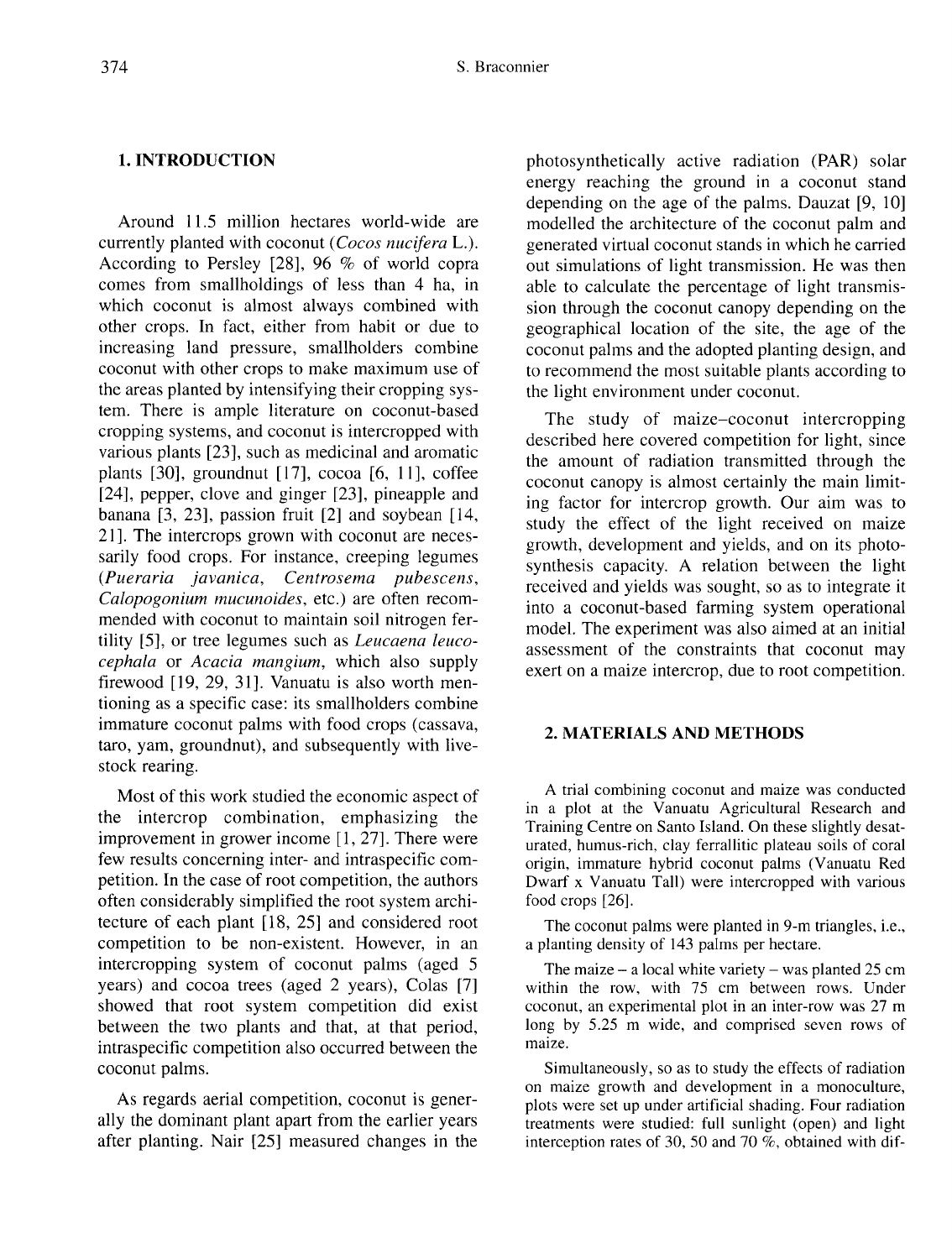ferent shading canvases. The canvases were installed at a height of 2.20 m, and the plots in this case were 11 m long by 5.25 m wide, also comprising seven rows of maize. Given the shade cast, which caused significant border effects, the 'control' plots were grouped together. As a result, the planting design was not statistical. However, given the richness of the soil, we feel that the area must have been highly uniform and that there was little chance of it having a significant effect on the maize. We therefore decided to attribute the difference detected by an analysis of variance to the effect of the treatments alone.

The PAR transmission rate of each shading canvas was verified using sensors with amorphous silicon photoelectric cells [12]. Four sensors per plot, plus a reference sensor in the open, were connected to a Campbell CR10 data logger. The values were measured every 5 s and the means calculated every 5 min. The true transmission rates are shown in *table I*. Each value represents the mean of several days' measurements. With the exception of the 50 % treatment, the experimental values were very close to those claimed by the canvas manufacturer.

At the same time, PAR transmission through the coconut canopy was also measured. The experimental design was similar to that used by Dauzat [8], with 32 sensors laid out in two adjacent triangles on the ground, plus one to record incident radiation above the canopy. The measurements made over 4 sunny days showed that the mean transmission rate was 29 %.

Given the availability of the different types of shading canvas, the numbers of replicates per treatment were as follows: 100 % (= full sunlight): nine plots; 72 % transmission: four plots; 41 % transmission: two plots; and 31 % transmission: three plots.

Under coconut, the design already set up for a study of coconut-food crop intercropping was used for our study. Besides the 12 plots available, we planted another two, around which a 1-m deep trench was dug and then filled in before planting maize. This design was intended

Table I. Light transmission rates measured.

| Treatment                 | Manufacturer's<br>transmission % | Measured<br>transmission $%$ |
|---------------------------|----------------------------------|------------------------------|
| $30\%$ canvas             | 70                               | 72                           |
| 50 $%$ canvas             | 50                               | 41                           |
| 70 % canvas<br>8-year-old | 30                               | 31                           |
| coconut palms             |                                  | 29                           |

to substantially reduce root competition between the two plants. Moreover, a comparison of the results of the 'intercropping' and 'intercropping + trench' treatments was supposed to enable us to assess the constraints on maize as a result of root competition with coconut. The monoculture plots were around 100 m from those with intercrops.

In all the treatments, a certain number of phenological observations was carried out during the growth cycle. The studied parameters, and the number of maize plants included in the study, are shown in table II.

Concerning physiology, the curves for net photosynthesis saturation by radiation were obtained for the four light treatments to observe the effect of the light treatment on maize photosynthetic response. The measurements were made with an ADC LCA4 IRGA (infrared gas analyzer).

Lastly, a leaf analysis was carried out on maize, as described by Loué [20], to check mineral nutrition.

#### 3. RESULTS AND DISCUSSION

#### 3.1. Leaf nutrient contents

The results of the leaf analysis performed around 64 days after emergence are given in table III. According to the contents range defined by Jones [15, 16], maize nutrition was good. With the exception of K contents in the 'intercropping' and '31 % transmission' treatments, which were excessive, and the Mg content in 'intercropping', which was low, the other contents were satisfactory or high. As no cases of deficiency were recorded, mineral nutrition was not a limiting factor for maize under the conditions of our experiment.

It is important, however, to note that there was a decreasing gradient of contents, from the 31 % treatment to the 100 % transmission treatment. With the exception of calcium, the gradient was systematic, and can be attributed to nutrient dilution. In fact, the higher the transmission rate, the greater the vegetative development of the plants, and the more the nutrients were diluted in the tissues. The search for correlations between leaf contents and the dry weight of the aerial parts revealed negative relations for which the correlation coefficients were high  $(figure 1)$ .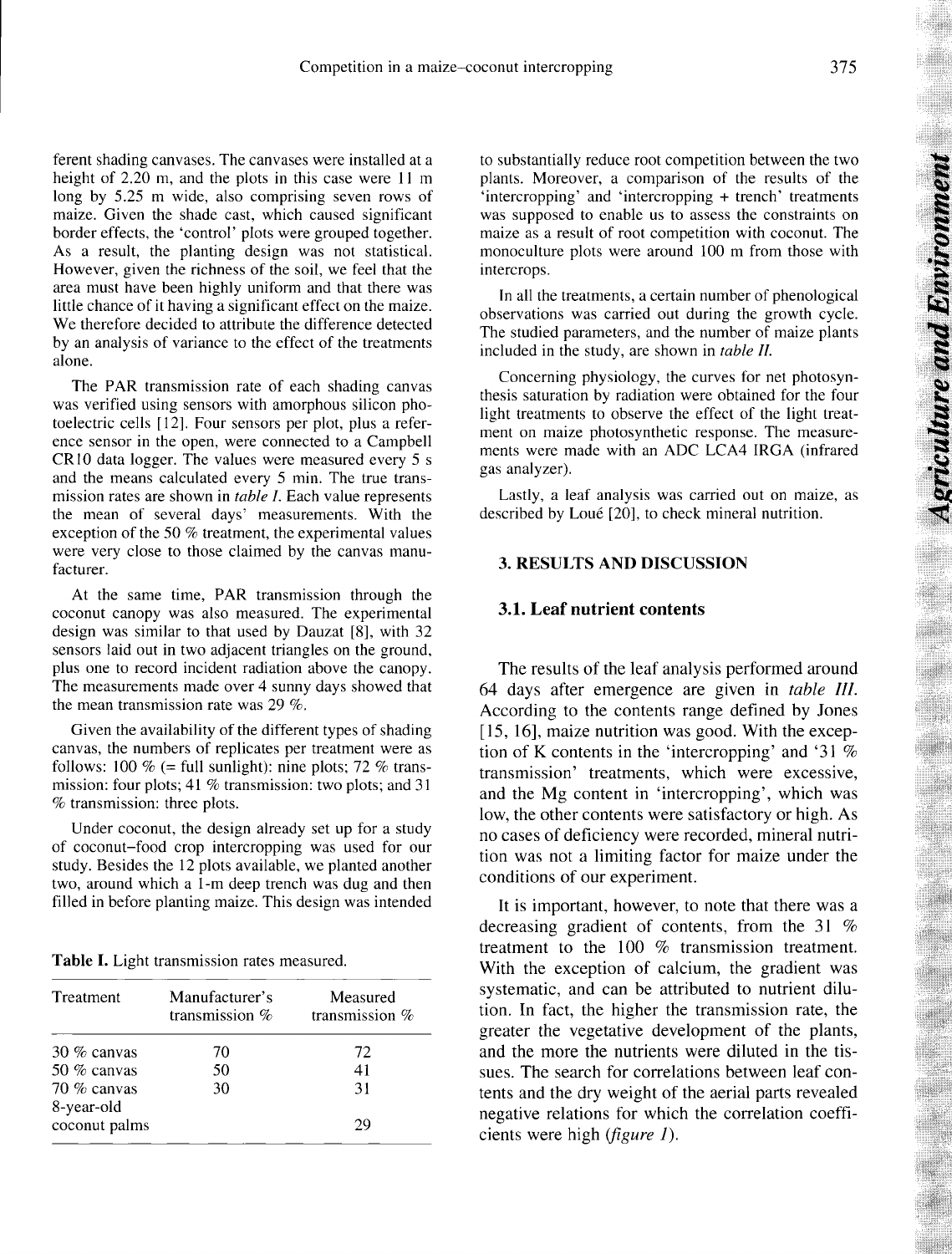Table II. Studied parameters and number of observed plants.

| Studied parameters                                  | Number of observed plants                              |
|-----------------------------------------------------|--------------------------------------------------------|
| Plant height                                        |                                                        |
| $-24$ days after planting                           |                                                        |
| $-44$ days after planting                           | Observations carried out on 91 individuals             |
| $-58$ days after planting                           | per plot (13 plants per row)                           |
| $-73$ days after planting                           |                                                        |
| Collar diameter                                     |                                                        |
| No. of leaves per plant                             |                                                        |
| Area of leaf under the highest cob                  | Ten individuals per plot                               |
| Cob dry and fresh weights                           | All individuals (results per plot and per row)         |
| No. of cobs                                         |                                                        |
| Individual cob weight (total, grains and empty cob) | At least 50 individuals per plot                       |
| Aerial dry and fresh organ weights                  | All plants and per row                                 |
| Weight of 100 grains                                | 12 measurements on a composite sample per treatment    |
| No. of primary roots                                | 30 individuals per plot                                |
| Primary root diameter                               | Eight measurements on each of the above 30 individuals |
|                                                     |                                                        |

Table III. Mean nutrient leaf contents and aerial dry weights for maize.

| Treatment              | N<br>(%)    | P<br>$(\%)$ | K<br>$(\%)$  | Ca<br>(%) | Mg<br>$(\%)$ | Aerial dry weights<br>$(g\cdot plant^{-1})$ |
|------------------------|-------------|-------------|--------------|-----------|--------------|---------------------------------------------|
| Intercropping          | 3.218(c)    | 0.362(c)    | $2.527$ (ex) | 0.439(c)  | 0.181(f)     | 45                                          |
| Intercropping + trench | $3.622$ (e) | 0.361(c)    | $2.381$ (e)  | 0.511(c)  | 0.206(c)     | 37                                          |
| 100 % transmission     | 2.955(c)    | 0.288(c)    | 1.994 $(c)$  | 0.537(e)  | 0.214(c)     | 81                                          |
| 72 % transmission      | 3.211(c)    | 0.312(c)    | 2.150(c)     | 0.535(e)  | 0.235(c)     | 67                                          |
| 41 % transmission      | 3.371 $(c)$ | 0.323(c)    | 2.326(e)     | 0.456(c)  | 0.264(c)     | 44                                          |
| 31 % transmission      | 3.496 $(c)$ | 0.345(c)    | $2.512$ (ex) | 0.495(c)  | 0.256(c)     | 33                                          |

Contents defined as per Jones [15]:  $d = \text{deficient}$ ;  $f = \text{low}$ ;  $c = \text{satisfactory}$ ;  $e = \text{high}$ ;  $ex = \text{excessive}$ .

## 3.2. Effects of light treatment on different growth parameters

Plant height was monitored regularly during the growth cycle. In general, the more light received, the faster the maize grew (figure 2) and the greater its height at the time of flowering. On flowering, apart from the '72 % transmission' treatment, which was not significantly different from the control, the other treatments individually belonged to statistically distinct groups (table  $IV$ ), of which the mean fell in line with the transmission rate.

Measurements of collar diameter and the number of primary roots in the four treatments produced a similar classification (table V). Light interception had a depressive effect on collar diameter and root number: the mean diameter fell from 2.0 cm in the open to 1.1 cm when 31 % of the radiation was transmitted, whilst the number of primary roots fell from 35.8 to 29.5. However, there was no significant effect on primary root diameter, which did not seem to depend on the treatment.

A study of leaf areas confirmed these results. In fact, the number of leaves and the area of the leaf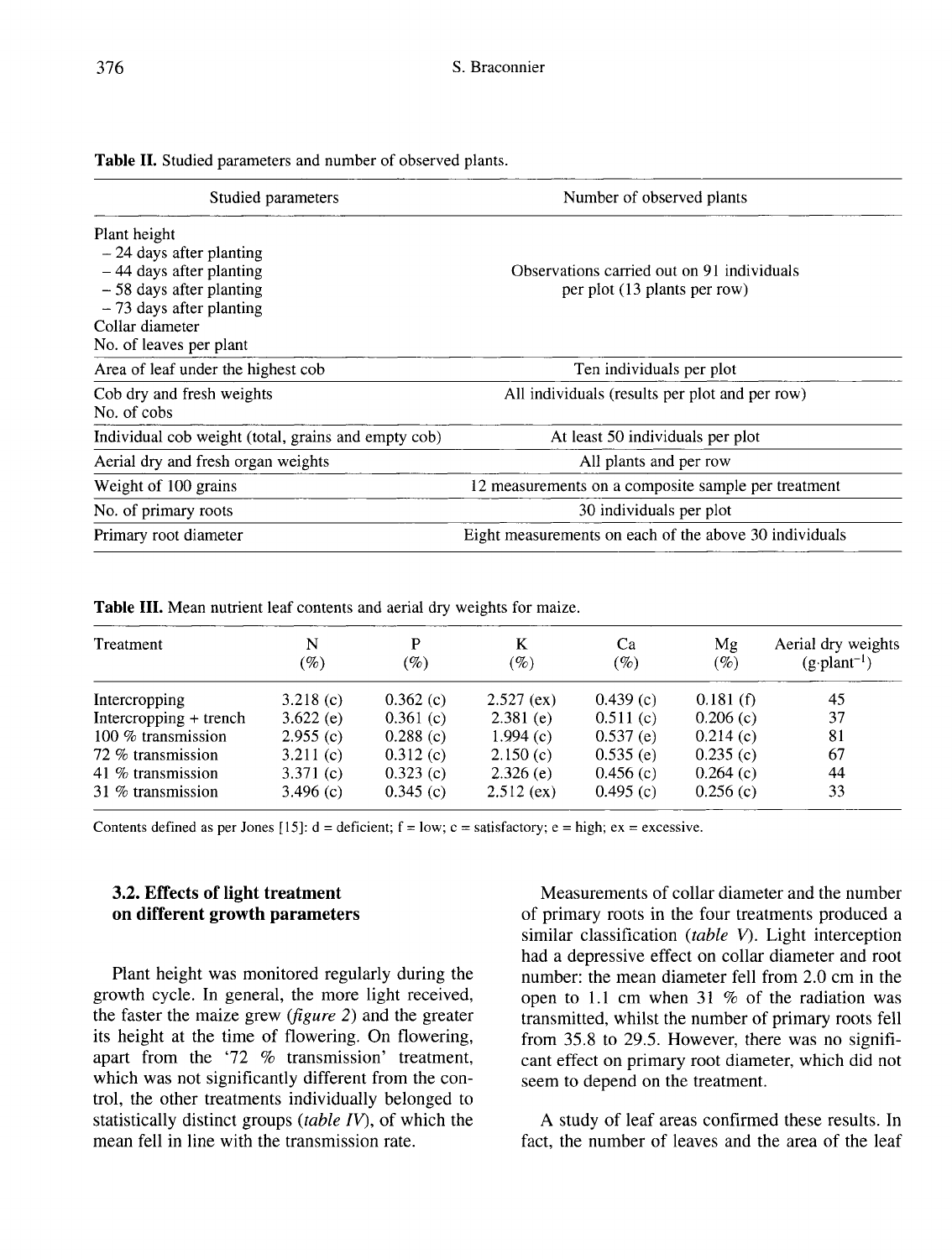

Figure 1. Correlation between leaf nutrient contents and dry weight of aerial parts of maize.



Figure 3. Area of the leaf under the highest cob depending on the treatment. Vertical lines represent standard error of the mean. PAR: photosynthetically active radiation.

under the highest cob were greater the higher the rate of radiation transmitted (table VI and figure 3). The differences were particularly marked in the case of the area of the leaf under the highest cob, for which each treatment was significantly different from the others.

For yield, the study covered not only the quantity of cobs and grains and some of their characteristics, but also the weight of the aerial parts harvested at the end of the trial. To simplify matters, certain results are given in tonnes per hectare, for a planting density of 50 000 plants/hectare.

The total yield (vegetative part  $+$  cobs) of the 'open' control was around  $22$  t·ha<sup>-1</sup> of fresh matter,



Figure 2. Increase in plant height according to time and treatments.

| Table IV. Plant height to base of spikelet (73 days after |  |  |  |  |  |
|-----------------------------------------------------------|--|--|--|--|--|
| planting).                                                |  |  |  |  |  |

| Transmission $(\%)$ | Height to base<br>of spikelet (cm) | Statistical<br>group |
|---------------------|------------------------------------|----------------------|
| 100                 | $188.2 \pm 27.3*$                  | а                    |
| 72                  | $189.4 \pm 30.2$                   | а                    |
| 41                  | $171.0 \pm 25.9$                   |                      |
| -31                 | $160.6 \pm 24.7$                   | с                    |

The groups with different letters are statistically different; \*: standard error of the mean.

Table V. Collar diameter and number and diameter of primary roots.

| Trans-<br>mission % | Collar $\theta$<br>(cm) | No. of primary Primary root $\theta$<br>roots | (mm)            |
|---------------------|-------------------------|-----------------------------------------------|-----------------|
| 100                 | $2.0 \pm 0.2 a$         | $35.8 + 5.6 a$                                | $3.2 + 0.5 a$   |
| 72                  | $1.7 \pm 0.5$ b         | $33.8 \pm 6.9$ ab                             | $3.2 \pm 0.7$ a |
| 41                  | $1.3 \pm 0.5$ c         | $31.8 \pm 5.6$ abc                            | $3.0 \pm 0.6$ a |
| 31                  | $1.1 \pm 0.3$ d         | $29.5 \pm 5.4$ c                              | $2.9 \pm 0.5 a$ |

Each letter corresponds to a different statistical group.

including just under 9 t of cobs (table VII). The effect of shading was marked, and confirmed the previous observations of growth parameters. Light radiation interception reduced not only vegetative part production, but also fruiting. In fact, fresh matter production (vegetative part) decreased from 13.8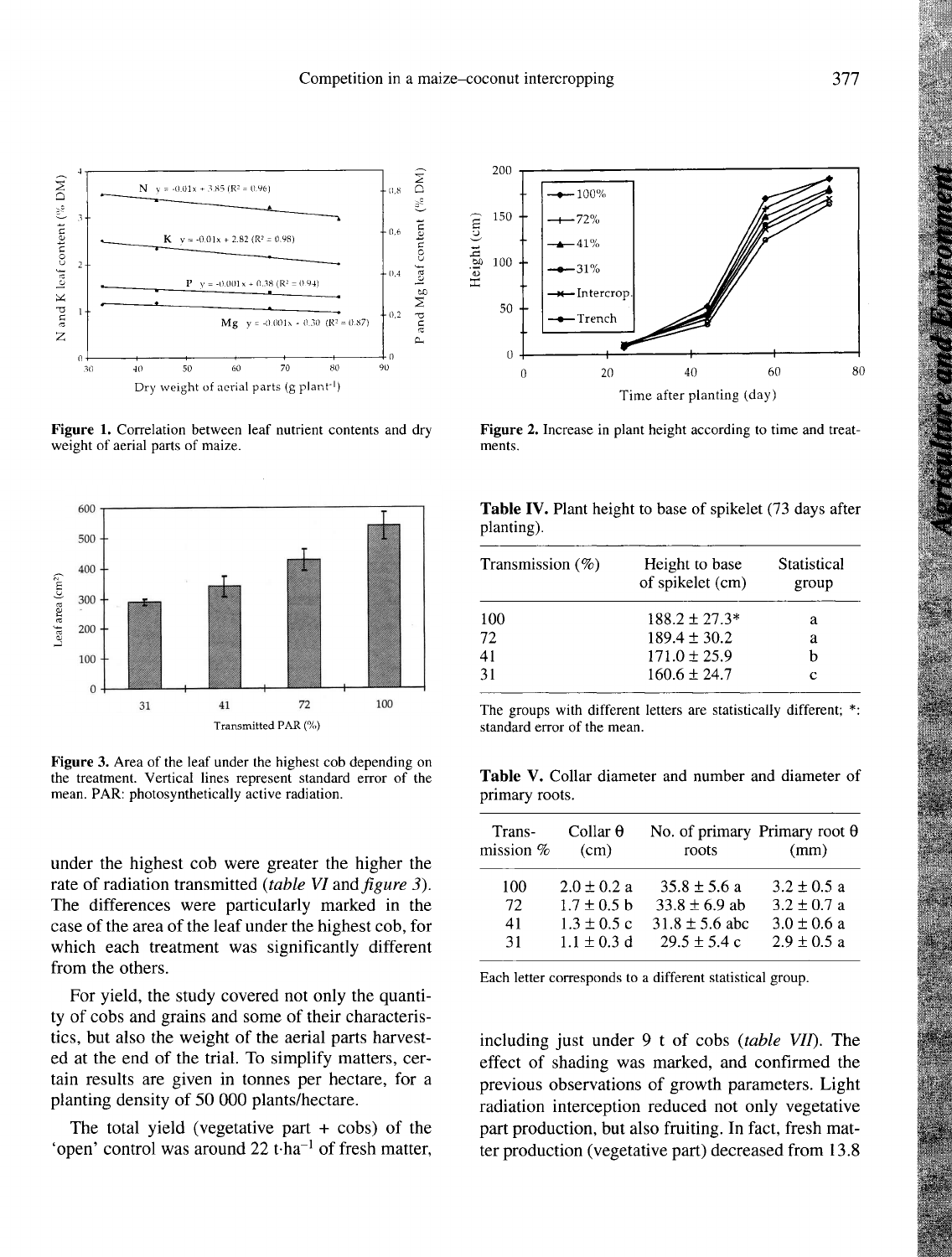| Transmission % | No. of leaves    |
|----------------|------------------|
| 100            | $11.1 \pm 1.2$ a |
| 72             | $10.6 + 1.4 h$   |
| 41             | $10.6 \pm 1.3$ b |
| 31             | $10.1 \pm 1.2$ c |

Table VI. Number of emitted leaves on each treatment.

Each letter corresponds to a different statistical group.

Table VII. Yield parameters.

| Trans-<br>mission<br>% | Fresh matter<br>weight, aerial<br>parts $(t \cdot ha^{-1})$ | Cob weight<br>$(t-1)$ | Weight of<br>100 grains $(g)$ |
|------------------------|-------------------------------------------------------------|-----------------------|-------------------------------|
| 100                    | $13.8 + 2.6 a$                                              | $8.6 \pm 1.7$ a       | $21.5 + 0.5$ b                |
| 72                     | $11.1 + 2.9 a$                                              | $6.3 + 1.8a$          | $22.8 \pm 0.5$ a              |
| 41                     | $8.4 \pm 2.6$ b                                             | 4.1 $\pm$ 1.3 b       | $17.9 \pm 0.6$ c              |
| 31                     | $6.2 \pm 2.3$ c                                             | $2.6 \pm 0.7$ c       | $15.5 \pm 0.5$ d              |

Each letter corresponds to a different statistical group.

t·ha<sup>-1</sup> in the open to 6.2 t·ha<sup>-1</sup> with the densest shade (intercepting 69 % of light radiation), whilst t·ha<sup>-1</sup> in the open to 6.2 t·ha<sup>-1</sup> with the dens<br>shade (intercepting 69 % of light radiation), wh<br>cob yields per hectare fell from 8.6 to 2.6 t·ha<sup>-1</sup>.

These data were used to determine the relation between yield and radiation transmission rate  $(f \circ f)$ ure 4). It was seen that for yield expressed in tonnes of cobs per hectare (y) and radiation transmission rate in  $\mathcal{R}(x)$ , the relation was simple and linear. The equation for the correlation line was as follows:

$$
y = 0.0837x + 0.2921 (R^2 = 0.99) (1)
$$

This equation could be used to forecast maize yield potential, when light radiation is the only limiting factor for maize.

#### 3.3. Case of plots under coconut

The transmission rate measured in our experimental coconut plot was 29 %. According to equation (1), the expected maize yield under identical



Figure 4. Relation between yield in tonnes of cobs per hectare and photosynthetically active radiation (PAR).

artificial shade would be  $2.7$  t·ha<sup>-1</sup>. However, we obtained  $2.2$  t·ha<sup>-1</sup> on average. This difference can be attributed to:

1) the fact that the radiation transmitted through a coconut canopy is very different, in terms of both quality and quantity, from that transmitted through artificial shading. In fact, the latter is uniform, whereas natural shading under coconut is highly heterogeneous, hence radiation distribution varies in both time and space. Moreover, spectral quality is also modified, with a variation in the zeta ratio (light red:dark red ratio). The fact that the maize did not receive the same radiation in both cases may explain the differences in growth and development.

2) the presence of coconut palms, which may have had a depressive effect on the intercrop given that the root systems of the two crops were in competition. This competition for water and nutrients may have resulted in reduced maize growth and development.

Nevertheless, the latter explanation seems unlikely under our experimental conditions. In fact, around certain plots of maize intercropped with coconut, a 1-m deep trench was dug and then filled in before planting the maize. This substantially reduced root competition between coconut and maize, and the maize could have been expected to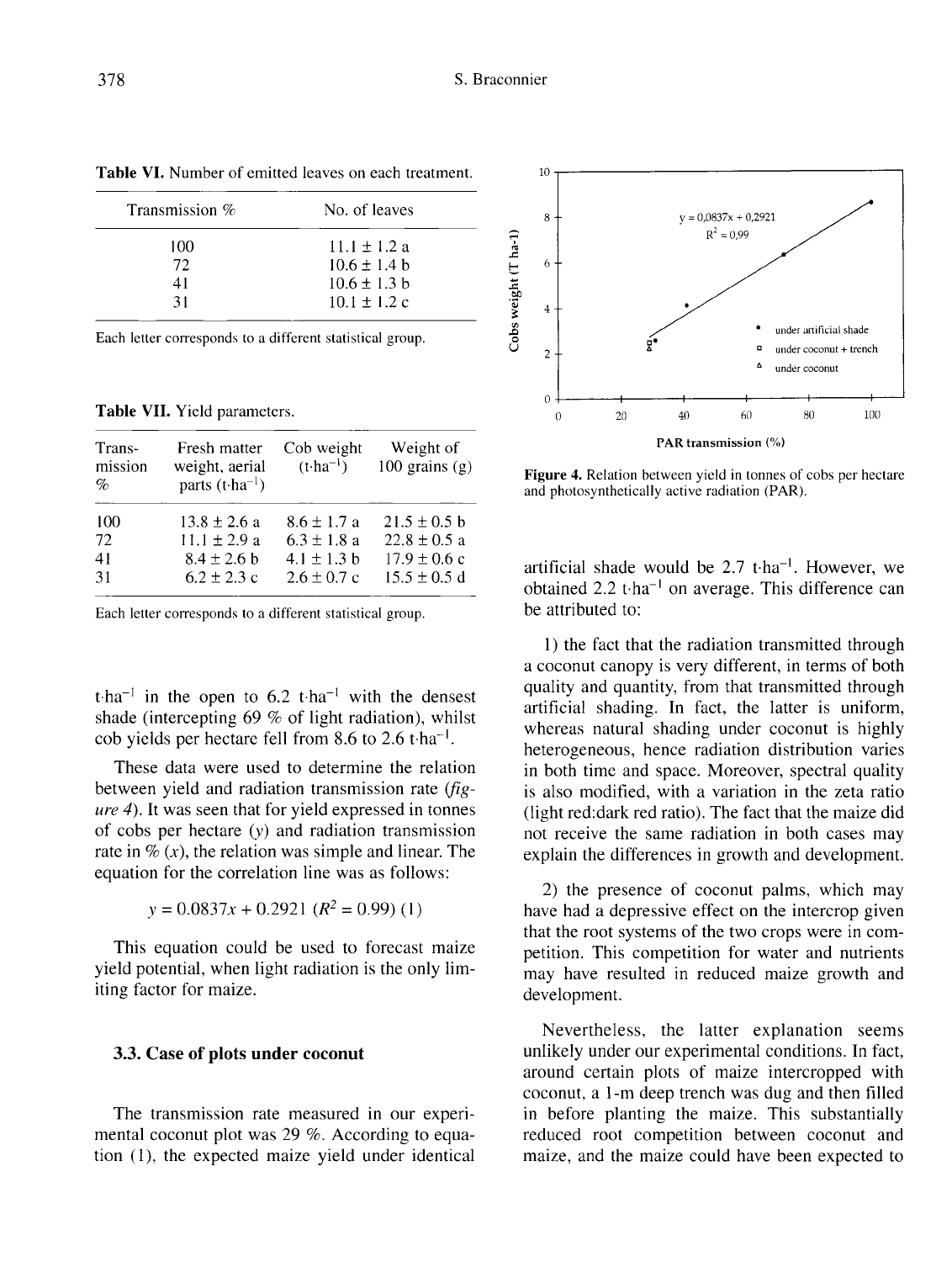379

perform better in these plots than in simple intercrop plots.

However, a comparison of the 'simple intercropping' and 'intercropping + trench' treatments (table VIII) revealed only a slight difference. In fact, except for the number of primary roots and their mean diameter, there was a difference in favour of the treatment with trenches, but a statistical analysis showed that it was only significant in the case of the number of leaves and the weight of 100 grains. Moreover, there was no significant effect on yields.

The depressive effect of coconut on maize, due to competition (for water and nutrients) between their respective root systems, was thus only slight. This can be put down to two factors:

1) Rainfall was amply sufficient to cover the water requirements of both crops. As a result, even though the root systems were in competition, the abundant rainfall meant that this had no tangible effect.

2) The soils on which the trials were performed were rich. The fact that there were sufficient nutrients in the soil thus ensured the satisfactory mineral nutrition of both crops.

The good soil and climatic conditions therefore prevented the detection of any significant depressive effects on maize that may have resulted from competition between the root systems of the two crops. However, competition existed, as digging trenches immediately after harvesting revealed that in places, the root systems were interwoven, used the same soil volumes and were thus at least potentially in direct competition.

With regard to the physiology, we wanted to see whether the light treatment influenced the photosynthetic potential of maize. To this end, we studied the equation giving net assimilation in relation to light for each type of shading. In the open (100  $%$ transmission), the curve for photosynthesis saturation by light was conventional ( $figure 5D$ ), and the best negative exponential adjustment was as follows:

where A is net assimilation and PAR the photosynthetically active radiation received by the plant at the time of measurement.

The experimental points were closely grouped and maximum net photosynthesis was around 40 µmol CO<sub>2</sub> m<sup>-2</sup> s<sup>-1</sup>. This value was high compared to those obtained on tree crops, and is due to the fact that maize belongs to the C4 group of plants (unlike coconut, for instance, which is in C3). However, it tallies with the values measured on selected maize varieties [13].

| <b>Table VIII.</b> Comparison of parameters in plots intercropped with coconut, with and without trenches. |  |  |  |  |  |  |  |  |  |  |  |  |
|------------------------------------------------------------------------------------------------------------|--|--|--|--|--|--|--|--|--|--|--|--|
|------------------------------------------------------------------------------------------------------------|--|--|--|--|--|--|--|--|--|--|--|--|

| Parameters                                                  | Simple intercropping with coconut | Intercropping + trench |
|-------------------------------------------------------------|-----------------------------------|------------------------|
| Height 73 days after planting (cm)                          | $166.5 \pm 24.6$ a                | $174.4 \pm 23.1$ a     |
| Collar diameter (cm)                                        | $1.2 \pm 0.5$ a                   | $1.3 \pm 0.2$ a        |
| No. of primary roots per plant                              | $31.7 \pm 5.8$ a                  | $29.5 \pm 5.1$ a       |
| Mean primary root diameter (mm)                             | $3.0 \pm 0.8$ a                   | $2.8 \pm 0.5$ a        |
| Mean no. of leaves                                          | $9.7 \pm 1.2 a$                   | $10.6 \pm 1.1$ b       |
| Mean area of leaves under the highest cob $(cm2)$           | $398.3 \pm 37.6$ a                | $426.7 + 11.1 a$       |
| Fresh matter weight of vegetative parts $(t \cdot ha^{-1})$ | $6.2 \pm 1.1$ a                   | $7.0 \pm 1.0 a$        |
| Cob weight $(t \cdot ha^{-1})$                              | $2.2 \pm 0.5$ a                   | $2.5 \pm 0.5$ a        |
| Weight of $100$ grains (g)                                  | $15.2 \pm 0.5$ a                  | $16.7 \pm 0.6$ b       |
| Yield (t cobs $ha^{-1}$ )                                   | $2.20 \pm 0.5$ a                  | $2.45 \pm 0.5$ a       |

Each letter corresponds to a different statistical group.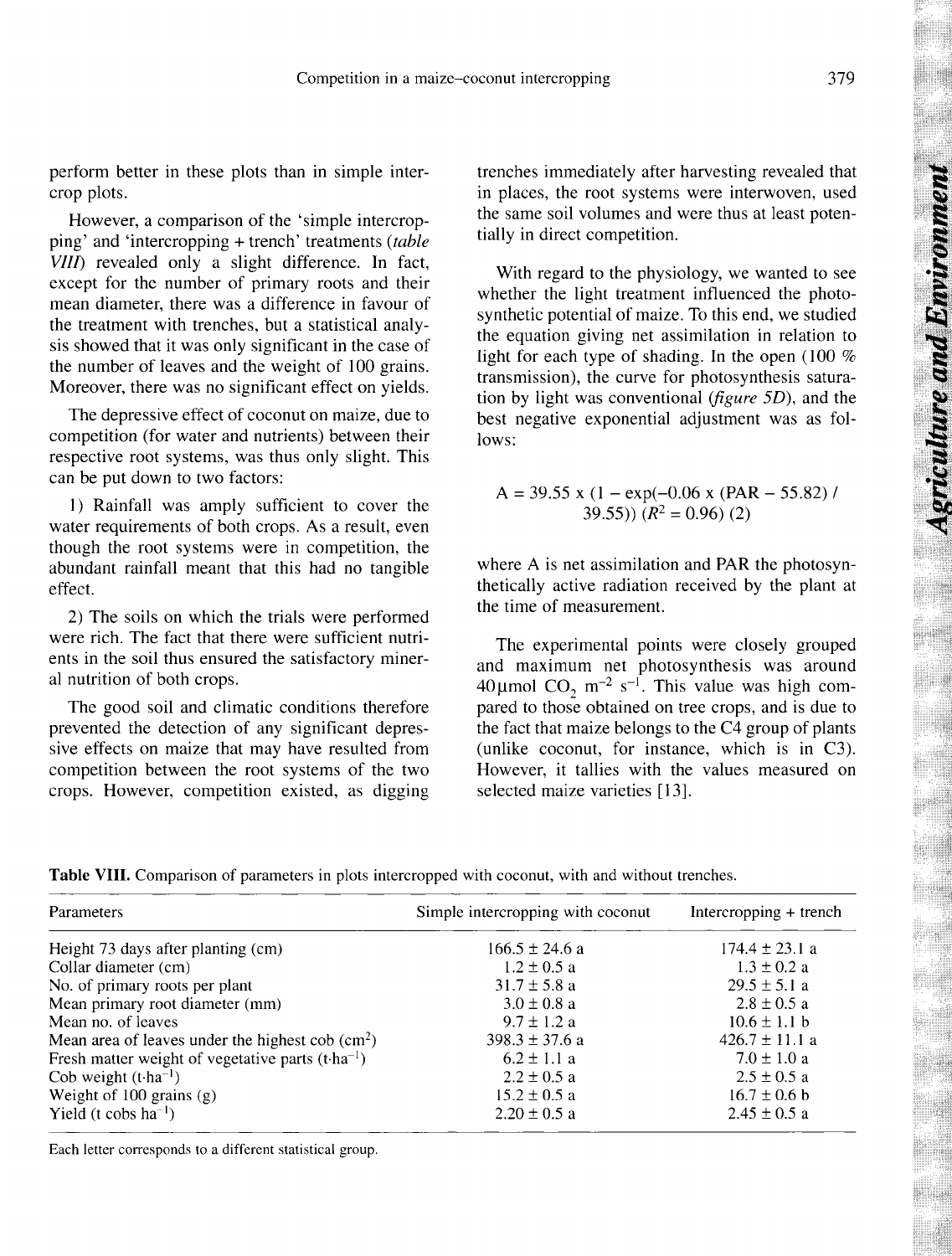

Figure 5. Relation between net photosynthesis and photosynthetically active radiation (PAR) depending on the treatment: A = 31 %,  $B = 41 \%$ ,  $C = 72 \%$  and  $D = 100 \%$  PAR transmission.

In the case of the other three shading treatments (*figure 5A–C*), the assimilation values depending on radiation were not very scattered compared with the curve obtained in the open. Plotting the points on the same graph (figure 6) showed that the above adjustment was still valid  $(R^2 = 0.96)$ . Unlike many plants, which adapt to radioactive conditions [4, 22], maize seems to respond in the same way irrespective of the amount of radiation received during growth. The result is that provided that water and nutrient supplies are not limiting, knowing the percentage of radiation received makes it possible to forecast the amount of carbohydrate produced by maize.



Figure 6. Relation between net photosynthesis and photosynthetically active radiation (PAR), with all treatments combined.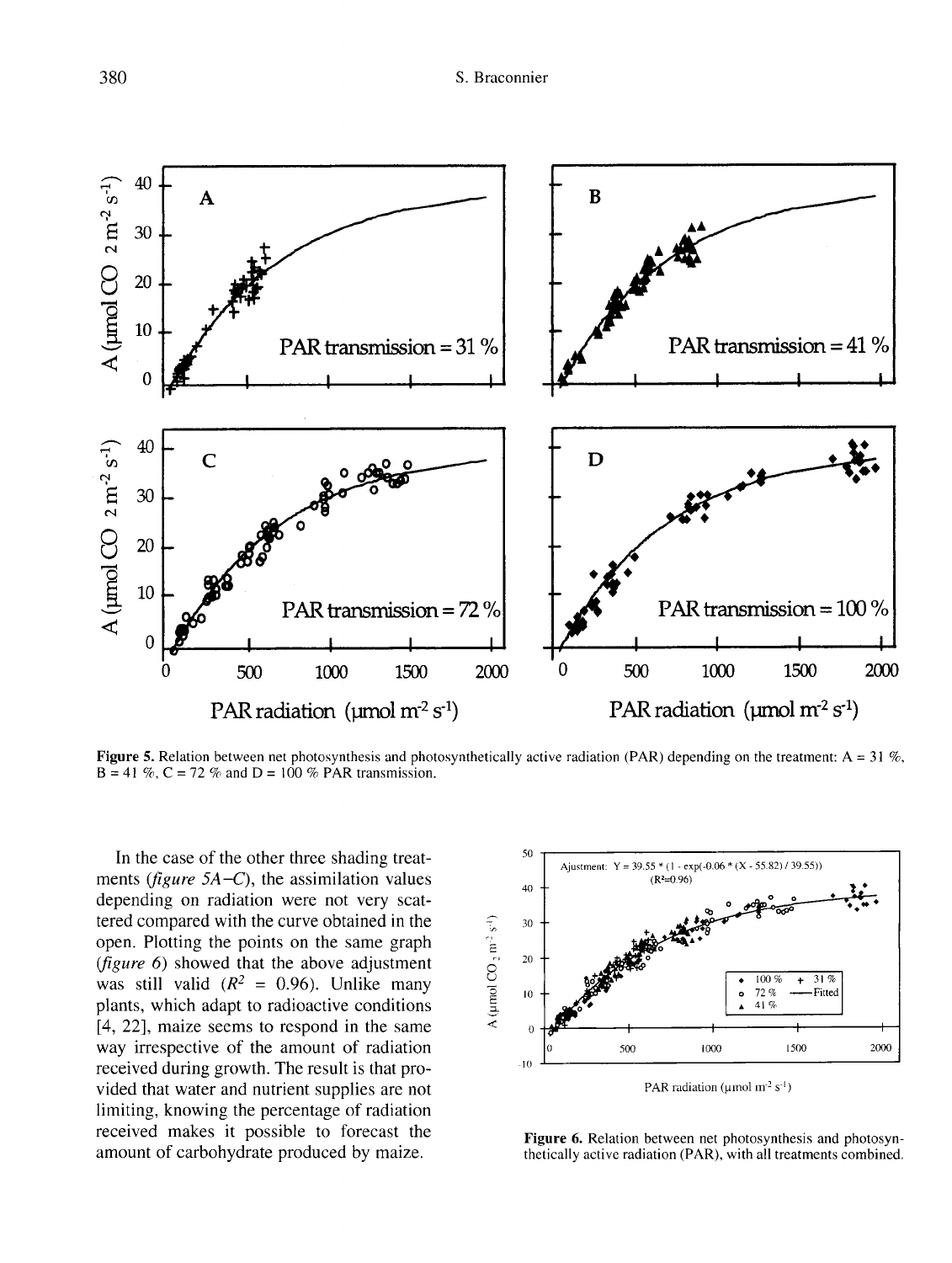#### 4. CONCLUSION

This trial demonstrated the effect of radiation on maize yield, growth and development. Reducing the radiation received by artificial shading had a depressive effect on all the studied parameters, which was all the more intense the greater the interception rate. Using artificial shading of increasing light intensity produced a relation between yield and the interception rate of the canvas. The relation is linear and can be expressed as in equation (1). Moreover, a study of gas exchanges in the plants in the different treatments showed that the amount of light received by the maize did not modify its photosynthetic response to light. In fact, the respond curve to light did not seem to vary depending on shading. Given the light received by the maize, equation (1) can be used to forecast potential yields, provided radiation is the only limiting factor.

Applying equation (1) to a maize-coconut intercropping system in Vanuatu gave estimated yields 20 % higher than those obtained in the field.

Acknowledgements: This work was conducted under an STD3 project (contract no. TS3 CT92-0132) funded by the European Union.

#### REFERENCES

[1] Achuthan Nair M., Sreedharan C., Agroforestry farming systems in the homesteads of Kerala, South India, Agro. For. Syst. 4 (1986) 339-363.

[2] Aguilar E.A., Medina S.M., Ilao S.S.L., Malisci L.C., Intercropping coconut with passion fruit, in: Success Stories of Farmer-managed Coconut-based Farming Systems, Philippine Council for Agriculture, Forestry and Natural Resources Research and Development (PCARRD) Book Series, vol. 1, Los-BaZos (Philippines), 1991, pp. 1-29.

[3] Appara N.O., Serohijos R.L., Aguilar E.A., Ilao S.S.L., Intercropping coconut with pineapple and banana, in: Success Stories of Farmer-managed Coconut-based Farming Systems, Philippine Council for Agriculture, Forestry and Natural Resources Research and Development (PCARRD) Book Series, vol. 1, Los-BaZos (Philippines), 1991, pp. 31-51.

[4] Boardman N.K., Comparative photosynthesis of the sun and shade plants, Annu. Rev. Plant Physiol. 28 (1977) 355-377.

[5] Bredas J., Moreau Y., Les légumineuses de couverture, Oleagineux 19 (1964) 529-532.

[6] Cabangbang R.P., Aguilar E.A., Ilao S.S.L., Malisci L.C., Intercropping coconut with cacao, in: Success Stories of Farmer-managed Coconut-based Farming Systems, Philippine Council for Agriculture, Forestry and Natural Resources Research and Development (PCARRD) Book Series, vol. 1, Los-BaZos (Philippines), 1991, pp. 1-10.

[7] Colas H., Association de cultures cocotier-cacaoy er, Modélisation deleur système racianire. Etudes préliminaires sur l'interaction racinaire et la consommation en eau des deux plantes, thèse de doctorat, Université Montpellier II, Montpellier, France, 1998, 260 p.

[8] Dauzat J., Simulation des changes radiatifs sur aquettes informatiques de *Elaeis guineensis*, maquettes informatiques de Elaeis Oleagineux 49 (1994) 81-90.

[9] Dauzat J., Coconut architecture modelling and simulation of the radioactive climate under coconut, in: Proceedings of the Seminar on European Research Working for Coconut, Montpellier, France, 1995, pp. 91-99.

[10] Dauzat J., Eroy M.N., Simulating light regime and intercrop yields in coconut-based farming systems, Eur. J. Agron. 7 (1998) 63-74.

[11] Egbe N.E., Adenikinju S.A., Effect of intercropping on potential yield of cacao in south western Nigeria, Café Cacao Thé XXXIV (1990) 281-284.

[12] Girard M.L., Climat radiatif sous cocoteraie et architecture des arbres, diplôme d'étude approfondie ecologie générale et production végétale, Inra, Universités Paris VII/Paris XI, France, 1992, 30 p.

[13] Hirota H., Hashem A., Hamid A., Yield, photosynthesis and canopy structure of maize-mungbean intercropping system, Jpn. J. Trop. Agric. 39 (1995) 168-176.

[14] Jayaraman S., Subramanian S., Lodging of soybean genotypes in understorey of coconut plantations, Madras Agric. J. 81 (1994) 369-370.

[15] Jones J.B.B. Jr., Interpretation of foliar analysis for several agronomic crops, in: Soil Testing and Plant Analysis, S.S.S.A., Madison, WI, 1967, pp. 49-58.

[16] Jones J.B. Jr., Eck H.V., Plant analysis as an aid in fertilizing corn and grain sorghum, in: Soil Testing **Agriculture and Businement**